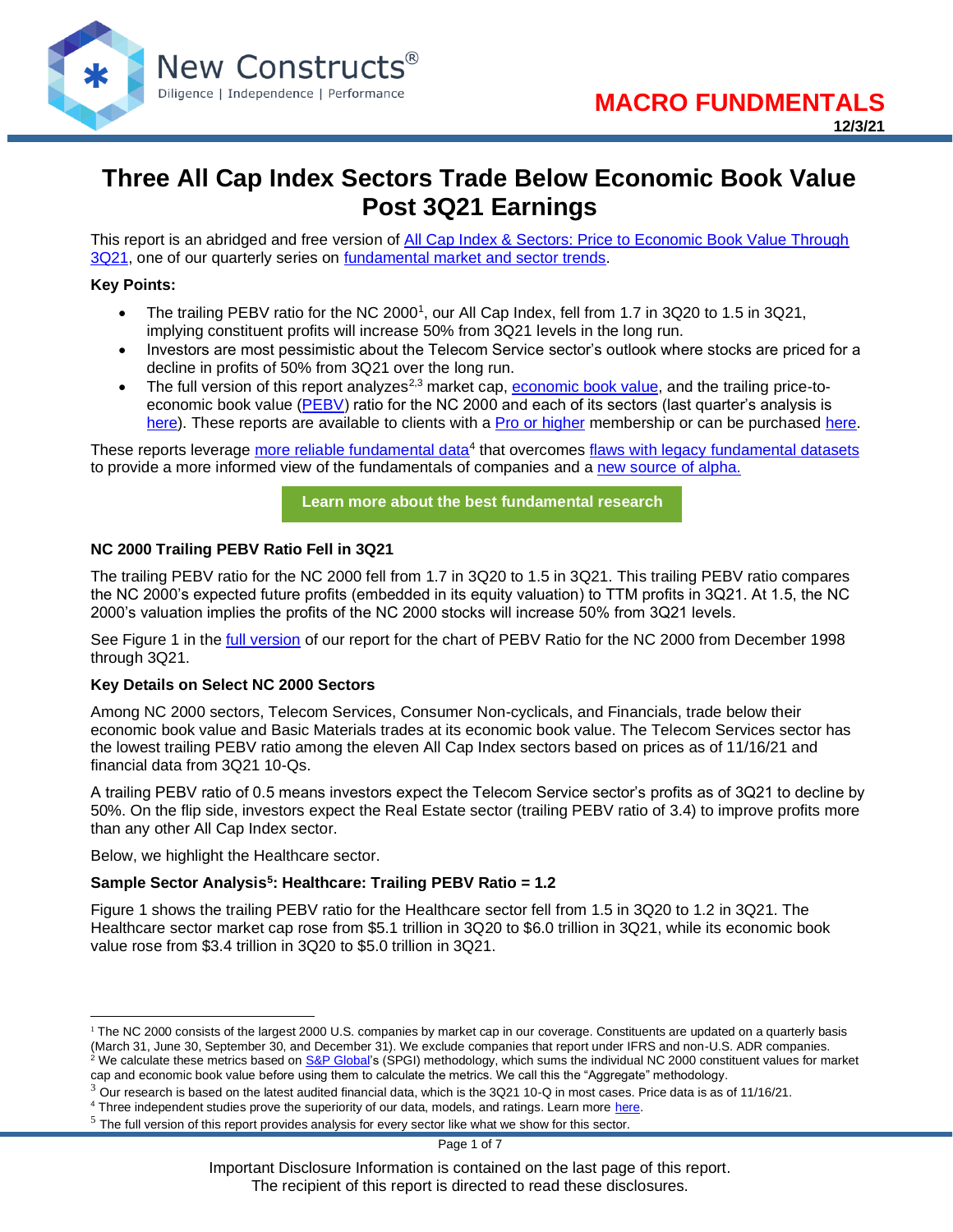

#### **Figure 1: Healthcare Trailing PEBV Ratio: December 1998 – 11/16/21**



Sources: New Constructs, LLC and company filings.

The November 16, 2021 measurement period uses price data as of that date and incorporates the financial data from 3Q21 10-Qs, as this is the earliest date for which all the 3Q21 10-Qs for the NC 2000 constituents were available.

Figure 2 compares the market cap and economic book value trends for the Healthcare sector since 1998. We sum the individual NC 2000/sector constituent values for market cap and economic book value. We call this approach the "Aggregate" methodology, and it matches S&P Global's (SPGI) methodology for these calculations.

#### **Figure 2: Healthcare Market Cap & Economic Book Value: December 1998 – 11/16/21**



Sources: New Constructs, LLC and company filings.

The November 16, 2021 measurement period uses price data as of that date and incorporates the financial data from 3Q21 10-Qs, as this is the earliest date for which all the 3Q21 10-Qs for the NC 2000 constituents were available.

The Aggregate methodology provides a straightforward look at the entire NC 2000/sector, regardless of firm size or index weighting, and matches how S&P Global (SPGI) calculates metrics for the S&P 500.

For additional perspective, we compare the Aggregate method for trailing PEBV ratio with two other marketweighted methodologies. These market-weighted methodologies add more value for ratios that do not include market values, e.g. ROIC and its drivers, but we include them here, nonetheless, for comparison. Each method has its pros and cons, which are detailed in the Appendix.

Figure 3 compares these three methods for calculating the Healthcare sector's trailing PEBV ratios.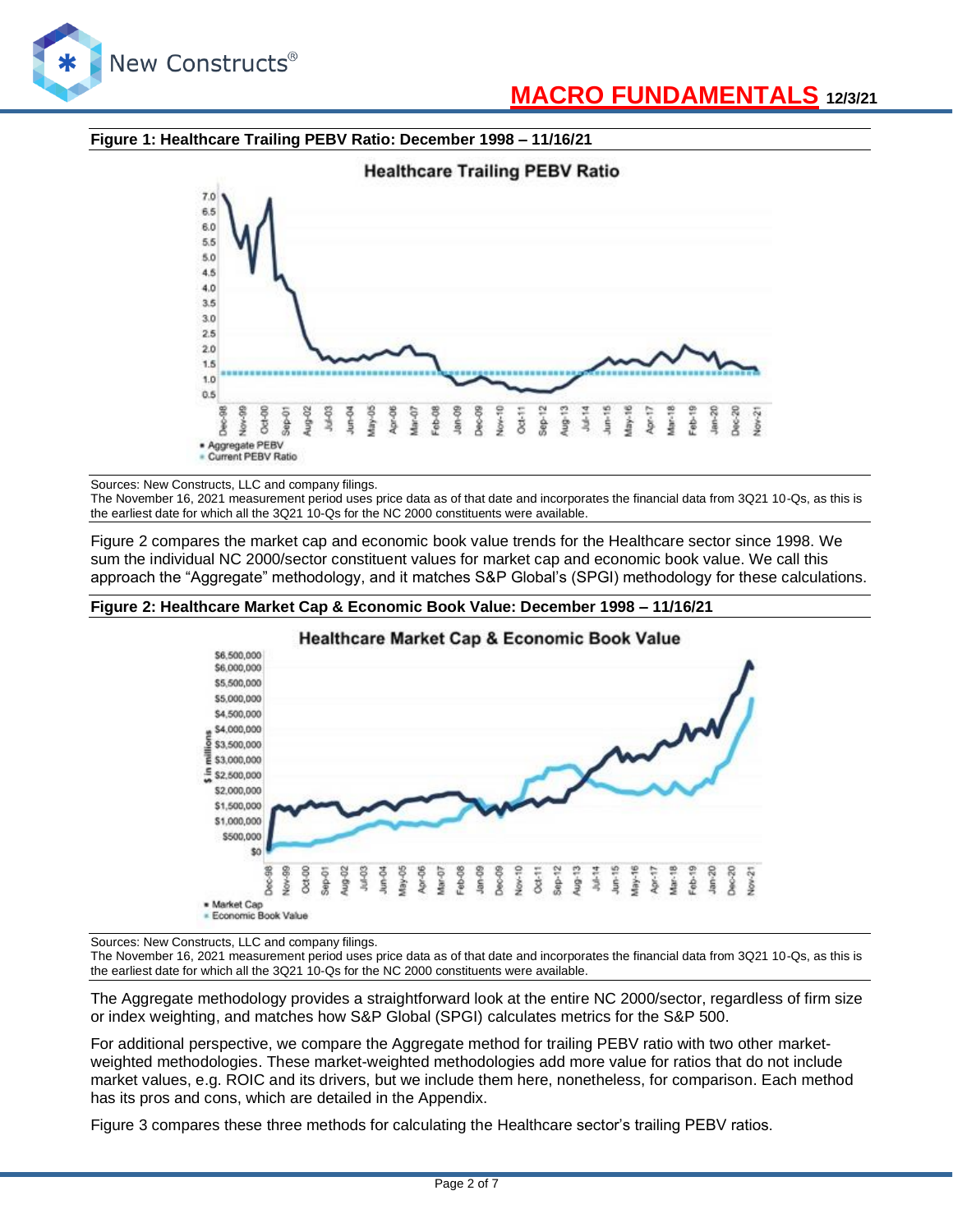

# **[MACRO FUNDAMENTALS](http://blog.newconstructs.com/) 12/3/21**

#### **Figure 3: Healthcare Trailing PEBV Ratio Methodologies Compared: December 1998 – 11/16/21**



Sources: New Constructs, LLC and company filings.

The November 16, 2021 measurement period uses price data as of that date and incorporates the financial data from 3Q21 10-Qs, as this is the earliest date for which all the 3Q21 10-Qs for the NC 2000 constituents were available.

*This article originally published on [December 3, 2021.](https://www.newconstructs.com/three-all-cap-index-sectors-trade-below-economic-book-value-post-3q21-earnings/)*

*Disclosure: David Trainer, Kyle Guske II, and Matt Shuler receive no compensation to write about any specific stock, style, or theme.*

*Follow us on [Twitter,](https://twitter.com/NewConstructs) [Facebook,](https://www.facebook.com/newconstructsllc/) [LinkedIn,](https://www.linkedin.com/company/new-constructs) and [StockTwits](https://stocktwits.com/dtrainer_NewConstructs) for real-time alerts on all our research.*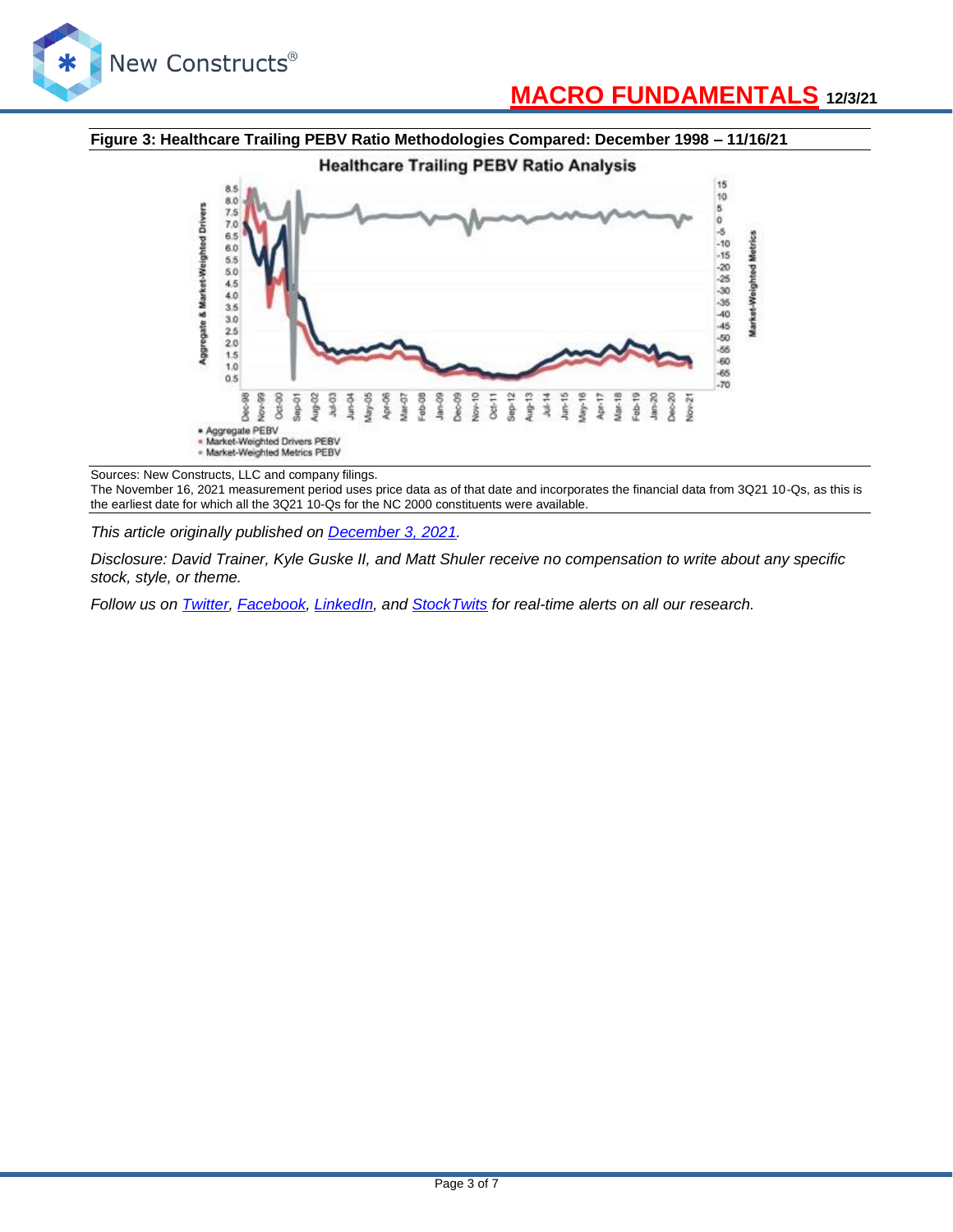

## *Appendix: Analyzing Trailing PEBV Ratio with Different Weighting Methodologies*

We derive the metrics above by summing the individual NC 2000/sector constituent values for market cap and economic book value to calculate trailing PEBV ratio. We call this approach the "Aggregate" methodology.

The Aggregate methodology provides a straightforward look at the entire NC 2000/sector, regardless of firm size or index weighting, and matches how S&P Global (SPGI) calculates metrics for the S&P 500.

For additional perspective, we compare the Aggregate method for trailing PEBV ratio with two other marketweighted methodologies. These market-weighted methodologies add more value for ratios that do not include market values, e.g. ROIC and its drivers, but we include them here, nonetheless, for comparison:

- 1. **Market-weighted metrics** calculated by market-cap-weighting the trailing PEBV ratio for the individual companies relative to their sector or the overall NC 2000 in each period. Details:
	- a. Company weight equals the company's market cap divided by the market cap of the NC 2000 or its sector
	- b. We multiply each company's trailing PEBV ratio by its weight
	- c. NC 2000/Sector trailing PEBV ratio equals the sum of the weighted trailing PEBV ratios for all the companies in the NC 2000/sector
- 2. **Market-weighted drivers** calculated by market-cap-weighting the market cap and economic book value for the individual companies in each sector in each period. Details:
	- a. Company weight equals the company's market cap divided by the market cap of the NC 2000 or its sector
	- b. We multiply each company's market cap and economic book value by its weight
	- c. We sum the weighted market cap and weighted economic book value for each company in the NC 2000/each sector to determine the NC 2000 or sector's weighted market cap and weighted economic book value
	- d. NC 2000/Sector trailing PEBV ratio equals weighted NC 2000/sector market cap divided by weighted NC 2000/sector economic book value

Each methodology has its pros and cons, as outlined below:

#### **Aggregate method**

Pros:

- A straightforward look at the entire NC 2000/sector, regardless of company size or weighting.
- Matches how S&P Global calculates metrics for the S&P 500.

Cons:

• Vulnerable to impact of companies entering/exiting the group of companies, which could unduly affect aggregate values. Also susceptible to outliers in any one period.

#### **Market-weighted metrics method**

Pros:

• Accounts for a firm's market cap relative to the NC 2000/sector and weights its metrics accordingly.

Cons:

• Vulnerable to outlier results from a single company disproportionately impacting the overall trailing PEBV ratio.

#### **Market-weighted drivers method**

Pros:

- Accounts for a firm's market cap relative to the NC 2000/sector and weights its size and economic book value accordingly.
- Mitigates the disproportionate impact of outlier results from one company on the overall results.

Cons: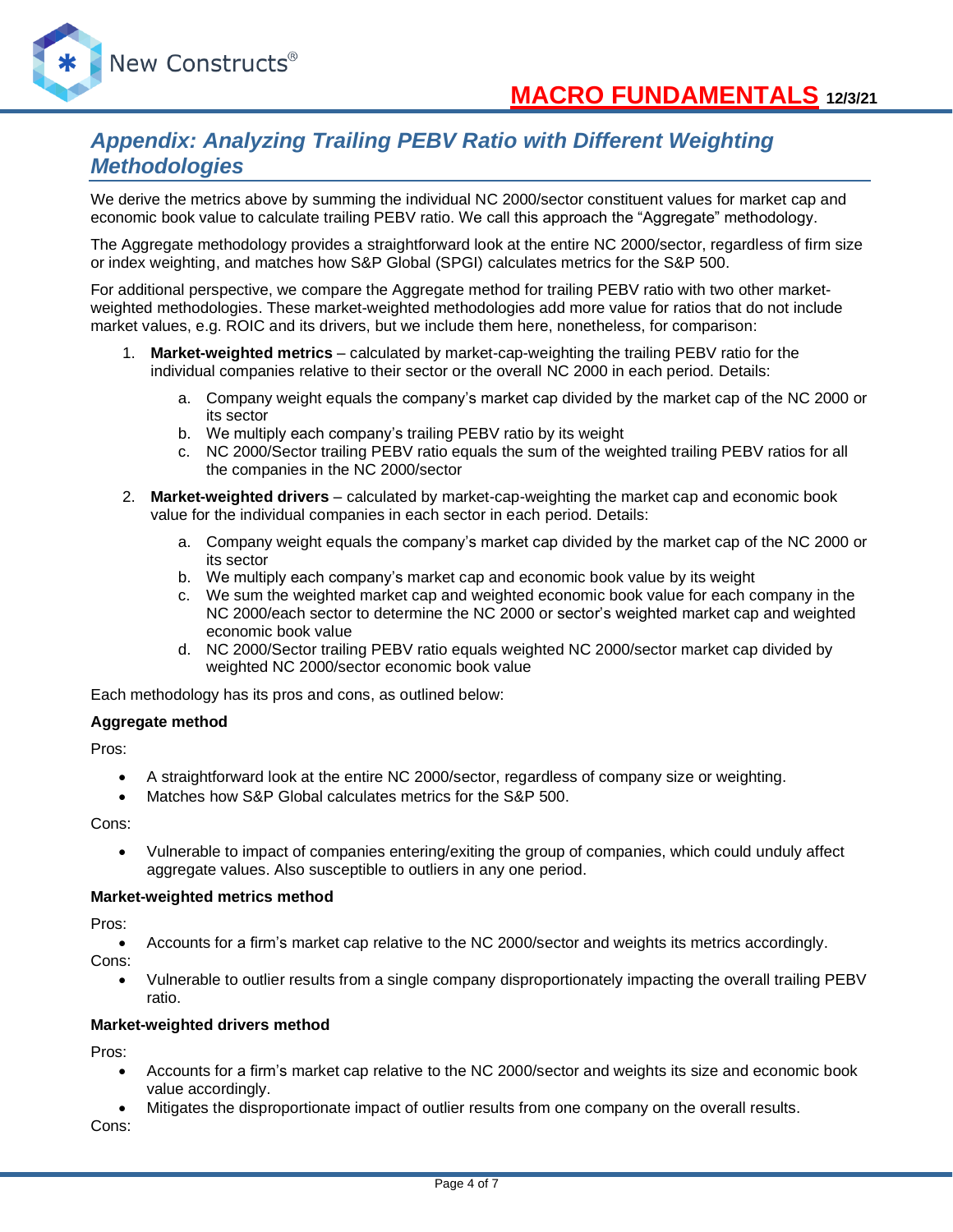

# **[MACRO FUNDAMENTALS](http://blog.newconstructs.com/) 12/3/21**

• More susceptible to large swings in market cap or economic book value (which can be impacted by changes in WACC) period over period, particularly from firms with a large weighting in the NC 2000/Sector.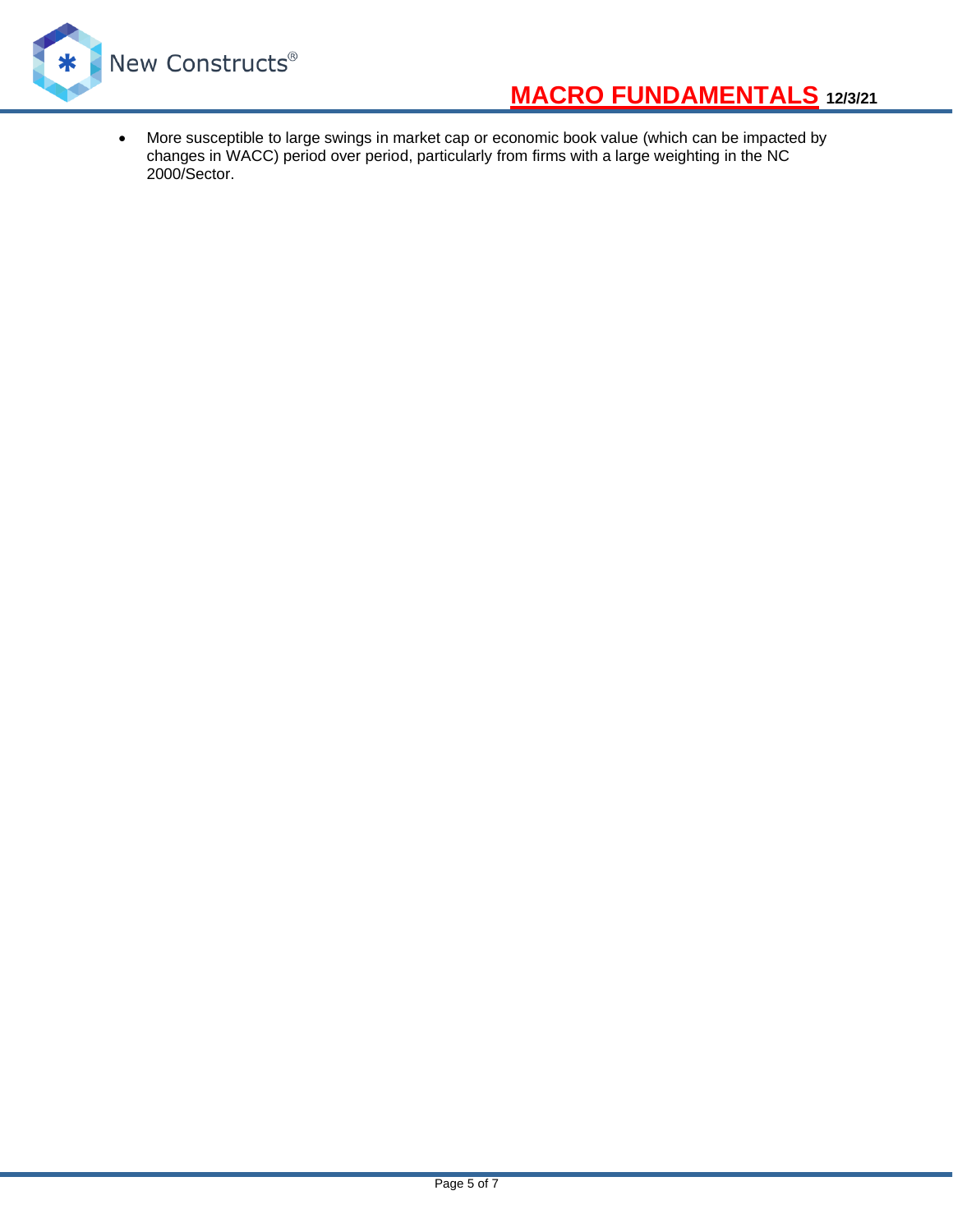### *It's Official: We Offer the Best Fundamental Data in the World*

Many firms claim their research is superior, but none of them can prove it with independent studies from highlyrespected institutions as we can. Three different papers from both the public and private sectors show:

- 1. Legacy fundamental datasets suffer from significant inaccuracies, omissions and biases.
- 2. Only our "novel database" enables investors to overcome these flaws and apply [reliable](https://www.newconstructs.com/evidence-on-the-superiority-of-our-earnings-data/) fundamental data in their research.
- 3. Our proprietary measures of [Core Earnings](https://www.newconstructs.com/education-core-earnings-earnings-distortion/) and [Earnings Distortion](https://www.newconstructs.com/earnings-distortion-score-methodology/) materially improve stock picking and forecasting of profits.

#### **Best Fundamental Data in the World**

Forthcoming in [The Journal of Financial Economics,](http://jfe.rochester.edu/) a top peer-reviewed journal, [Core Earnings: New Data &](https://papers.ssrn.com/sol3/papers.cfm?abstract_id=3467814)  [Evidence](https://papers.ssrn.com/sol3/papers.cfm?abstract_id=3467814) proves our Robo-Analyst technology overcomes material shortcomings in legacy firms' data collection processes to provide superior [fundamental data,](https://www.newconstructs.com/data/) [earnings](https://www.newconstructs.com/education-core-earnings-earnings-distortion/) models, and [research.](https://www.newconstructs.com/blog/) More [details.](https://www.newconstructs.com/evidence-on-the-superiority-of-our-earnings-data/)

Key quotes from the paper:

- "[New Constructs'] *Total Adjustments* differs significantly from the items identified and excluded from Compustat's adjusted earnings measures. For example… 50% to 70% of the variation in *Total Adjustments* is not explained by *S&P Global's (SPGI) Adjustments* individually." – pp. 14, 1st para.
- "A final source of differences [between New Constructs' and S&P Global's data] is due to data collection oversights…we identified cases where Compustat did not collect information relating to firms' income that is useful in assessing core earnings."  $-$  pp. 16,  $2<sup>nd</sup>$  para.

#### **Superior Models**

A top accounting firm features the superiority of our ROIC, NOPAT and Invested Capital research to Capital IQ & Bloomberg's in [Getting](https://www.newconstructs.com/getting-roic-right/) ROIC Right. See the [Appendix](https://www.newconstructs.com/wp-content/uploads/2019/06/Getting-ROIC-Right.pdf) for direct comparison details.

Key quotes from the paper:

- "...an accurate calculation of ROIC requires more diligence than often occurs in some of the common, off-the-shelf ROIC calculations. Only by scouring the footnotes and the MD&A [ as New Constructs does] can investors get an accurate calculation of ROIC." – pp. 8,  $5<sup>th</sup>$  para.
- "The majority of the difference…comes from New Constructs' machine learning approach, which leverages technology to calculate ROIC by applying accounting adjustments that may be buried deeply in the footnotes across thousands of companies."  $-$  pp. 4,  $2<sup>nd</sup>$  para.

#### **Superior Stock Ratings**

Robo-Analysts' stock ratings outperform those from human analysts as shown in this [paper](https://papers.ssrn.com/sol3/papers.cfm?abstract_id=3514879) from Indiana's Kelley School of Business. Bloomberg features the paper [here.](https://www.bloomberg.com/news/articles/2020-02-11/robot-analysts-outwit-humans-in-study-of-profit-from-stock-calls?sref=zw7RLDfe)

Key quotes from the paper:

- "the portfolios formed following the buy recommendations of Robo-Analysts earn abnormal returns that are statistically and economically significant."  $-$  pp. 6, 3<sup>rd</sup> para.
- "Our results ultimately suggest that Robo-Analysts are a valuable, alternative information intermediary to traditional sell-side analysts."  $-$  pp. 20, 3<sup>rd</sup> para.

Our mission is to provide the best fundamental analysis of public and private businesses in the world and make it affordable for all investors, not just Wall Street insiders.

We believe every investor deserves to know the whole truth about the profitability and valuation of any company they consider for investment. More details on our cutting-edge technology and how we use it are [here.](https://www.youtube.com/watch?v=wRUr5w4zDVA)